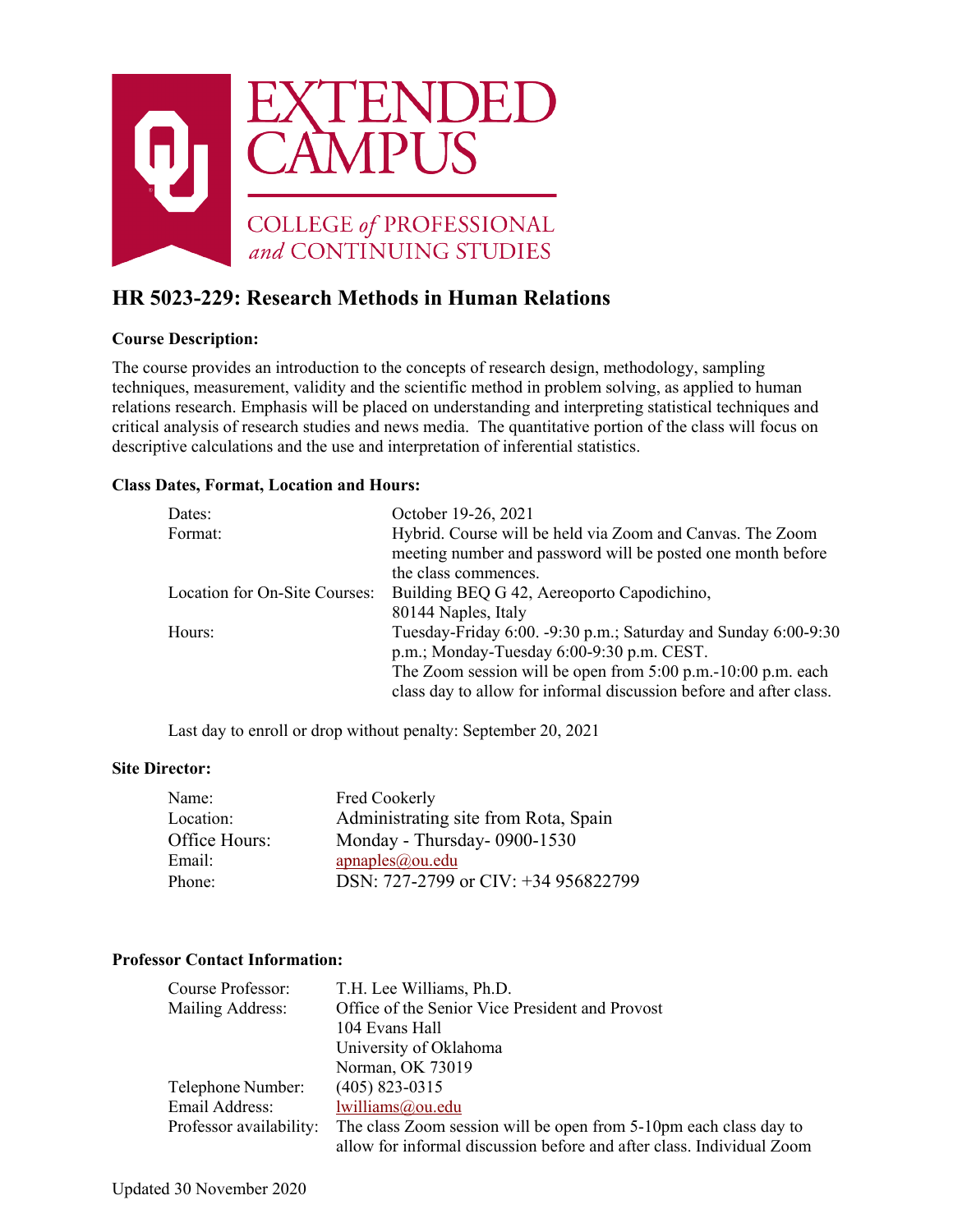meetings are also available by appointment. The professor will also be available via email.

### **Textbook(s) and Instructional Materials:**

Student materials are available at the OU Bookstore Website at

[https://ou.textbookx.com/institutional/index.php.](about:blank) There is no longer a physical bookstore, the store will remain, but textbooks will not be stocked. The website has book selling, renting, buying, returning, and order tracking capabilities. If you need help with an order, or if you have any questions contact the tollfree phone at 1-(855)-790-6637, agents are available from 9a – 5p (EST) Monday – Friday. For more information or questions about textbooks, feel free to contact apsyllabi $@$ ou.edu. Text prices are available online.

- 1. Moore, D.S., & Notz, W. I. (2017). *Statistics: Concepts and controversies* (9<sup>th</sup> ed.). New York: W.H. Freeman. **ISBN-13:** 978-1464192937
	- **a. Please do not purchase the book with the add-ons, you will only need the text for the course.**
- 2. Materials posted on the OU Canvas learning management system: Access Canvas at [https://oklahoma.instructure.com/,](about:blank) enter your OU NetID and password, and select course to access material. Please contact your local Site Director if you require assistance.

### **Course Objectives:**

'Statistics' and to a lesser extent 'Research' are words that can elicit a reaction of apprehension and fear from students who consider themselves 'non-quantitative'. This is unfortunate because the underlying ideas and principles are in fact quite understandable without intense mathematics, and you can become a proficient consumer and even producer of quality research and statistics with this understanding, In your career, while you don't have to be a research statistics wonk, you do need to be able to read and critically evaluate the research literature so you can make informed decisions about what new ideas are valid and therefore should be accepted and adopted in your work. You will also need to critically review and make extensive use of e-media, including formal and informal news outlets and social media, So, the objective of this course is to introduce you to research methods and statistical analysis so you can be an effective consumer and producer of applied research and media in the area of human relations. Specific course objectives include:

- Understand basic statistical principles that help us make inferences from samples to populations and their probability foundation
- Learn some basic statistical procedures helpful in summarizing and analyzing data
- Examine the basic issues involved in establishing causality in research designs
- Learn to critically evaluate research projects and published media
- Discuss issues relevant to behavioral measurements

# **Course Outline:**

We will follow the sequence and content of the course text. Each class session will alternate between lecture, discussion, and exercises. The following description of the chapter content sequence is taken from the Prelude but is worth repeating here. The chapters are organized in four sections.

- 1) **Data production** describes methods for producing data that can give clear answers to specific questions. Where data comes from really is important – basic concepts about how to select samples and design experiments are the most influential ideas in statistics.
- 2) **Data analysis** concerns methods and strategies for exploring, organizing, and describing data using graphs and numerical summaries. You can learn to look at data intelligently even with quite simple tools.
- 3) **Probability** is the language we use to describe chance, variation, and risk. Because variation is everywhere, probabilistic thinking helps separate reality from background noise.
- 4) **Statistical inference** moves beyond the data in hand to draw conclusions about some wider universe, taking into account that variation is everywhere and conclusions are uncertain.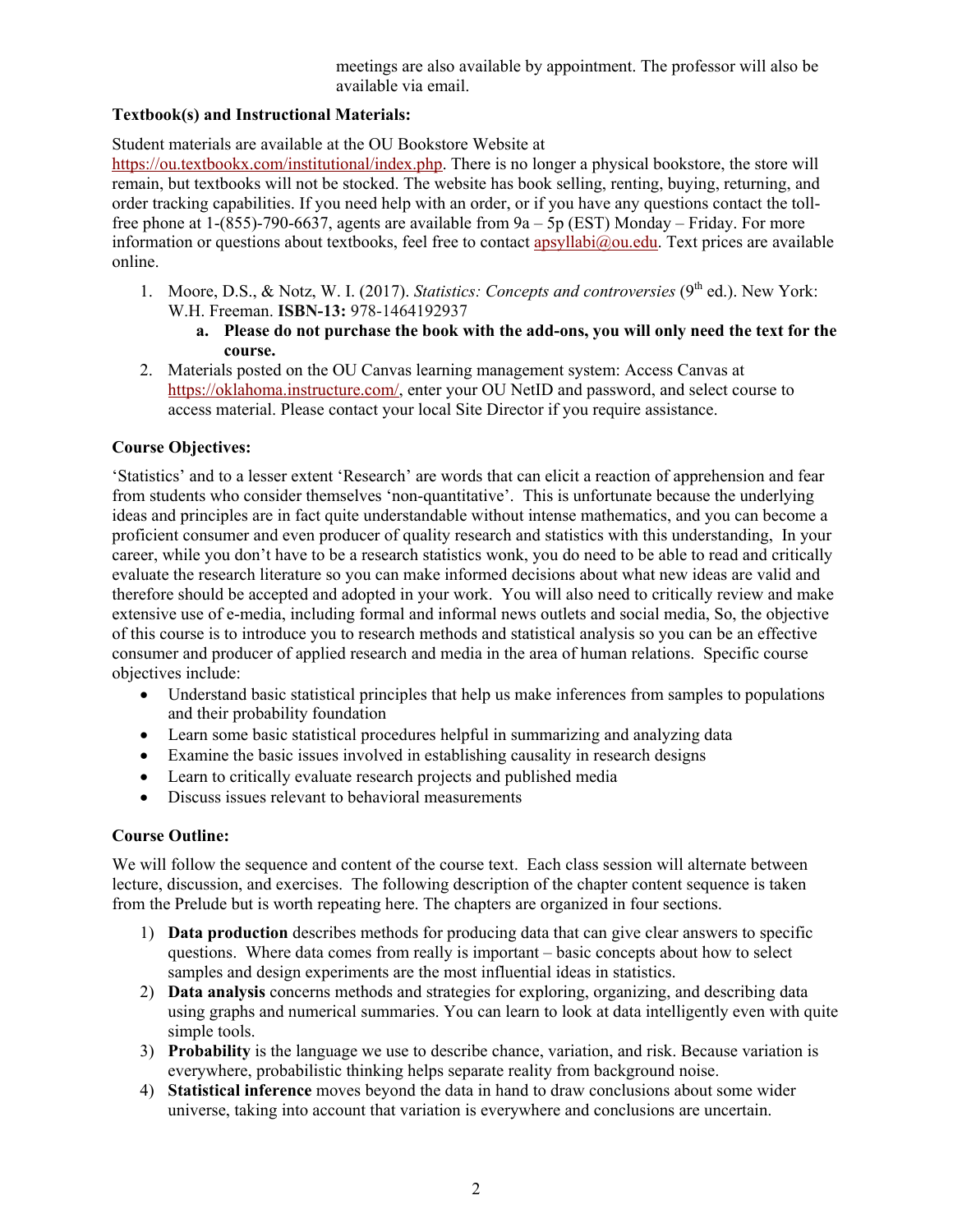#### **Assignments, Grading and Due Dates:**

#### **Pre-Class Assignment:**

We will follow the sequence and content of the course text and will cover a lot of material in the eight days of classes, so it is very important that you read the entire text before the classes commence. Most of the ideas presented are fairly straightforward and understandable. However, particularly for the statistics chapters, don't worry if you don't understand all the details as we will go over the more complex points in class. As you read the material, it will help your understanding if you try some of the exercises at the end of the Chapters (many answers are in the back of the book). Again, don't despair if some of the ideas and questions are hard, indeed make a note of these so we can be sure to give them extra attention in class.

### **Participation:**

Learning is enhanced by active participation in the class discussions and activities. You are expected to participate fully in all course activities, including:

- Preparation for class by reading all course materials beforehand
- Active participation in class discussions and group activities
- Punctual and consistent attendance

### **Examinations:**

A mid-course and final exam will be given. The mid-course will be taken during the last hour of the fourth class. The final will have two sections, the first will be taken during the last hour of the final class session, and the second part will be due two days later.

### **Article Review:**

Find an empirical article (an article with data) in a professional journal or credible source that you would like to read. Read the article and write a report on how the author(s) used statistics to support their points. You can use the OU Library and/or Internet to find the article. You may not be able to understand all of the statistical procedures used in the article, but that's OK. Briefly summarize the article and then comment on the design of the study, the quality of the data, how the sample was obtained, the hypothesis tested, and whether in your evaluation the conclusions were supported by the analyses. Be sure to reference the article in your report! Do not copy and paste, use your own ideas and words. The body of the report (minus title and references etc) should be 5-6 double-spaced pages. The article review is due two weeks after the final class session.

# **Grading:**

This is a letter-graded course: A, B, C, D, or F. A=100-90; B=89-80; C=79-70; D=69-60; F= <60

| <b>Assignment</b>     | <b>Due Date</b>                         | <b>Percent of Grade</b> |
|-----------------------|-----------------------------------------|-------------------------|
| Pre-class reading     | Prior to first day of class             | Required                |
| Participation         | Duration of class                       | 15%                     |
| Mid-Term exam         | October 22, 2021 submitted on<br>Canvas | 20%                     |
| Final Exam            | October 26, 2021 submitted on<br>Canvas | 40%                     |
| <b>Article Review</b> | November 9, 2021 submitted on<br>Canvas | 25%                     |

Grading will be based on the following definitions:

 $A =$  Student excels in completing the requirement – has gone substantially above and beyond the basic requirements to show an outstanding level of competence and effort.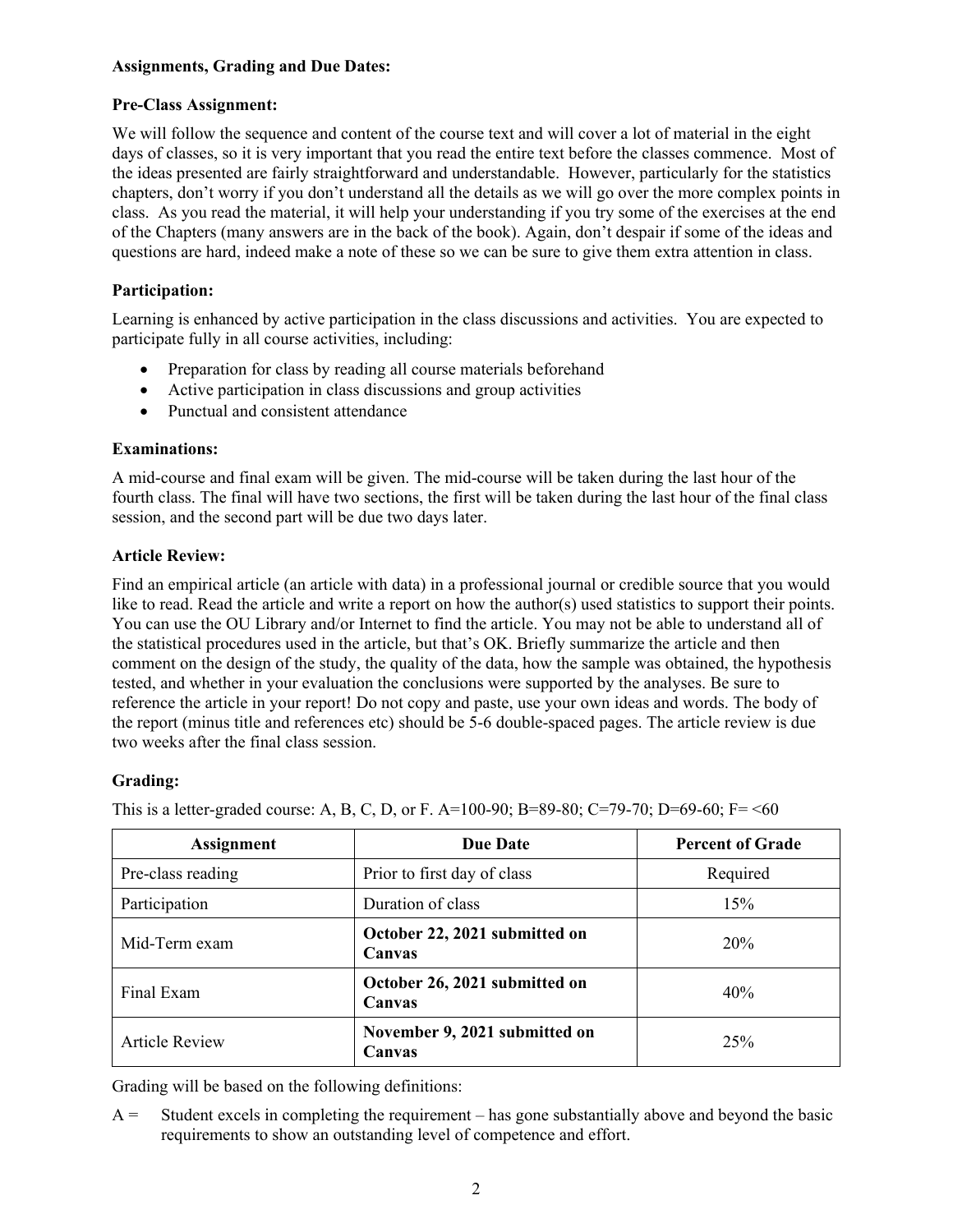- B = Student demonstrates very good performance (i.e. satisfactory competence and effort at a graduate level)
- $C =$  Student performs just at or below the minimally acceptable level of required competence and effort (less than expected at a graduate level)

 $D/F =$  Student performs substantially below minimally acceptable standards of competence and effort, completes unacceptable work, or does not complete the assignment).

**Notice:** Failure to meet assignment due dates could result in a grade of I (Incomplete) and may adversely impact Tuition Assistance and/or Financial Aid.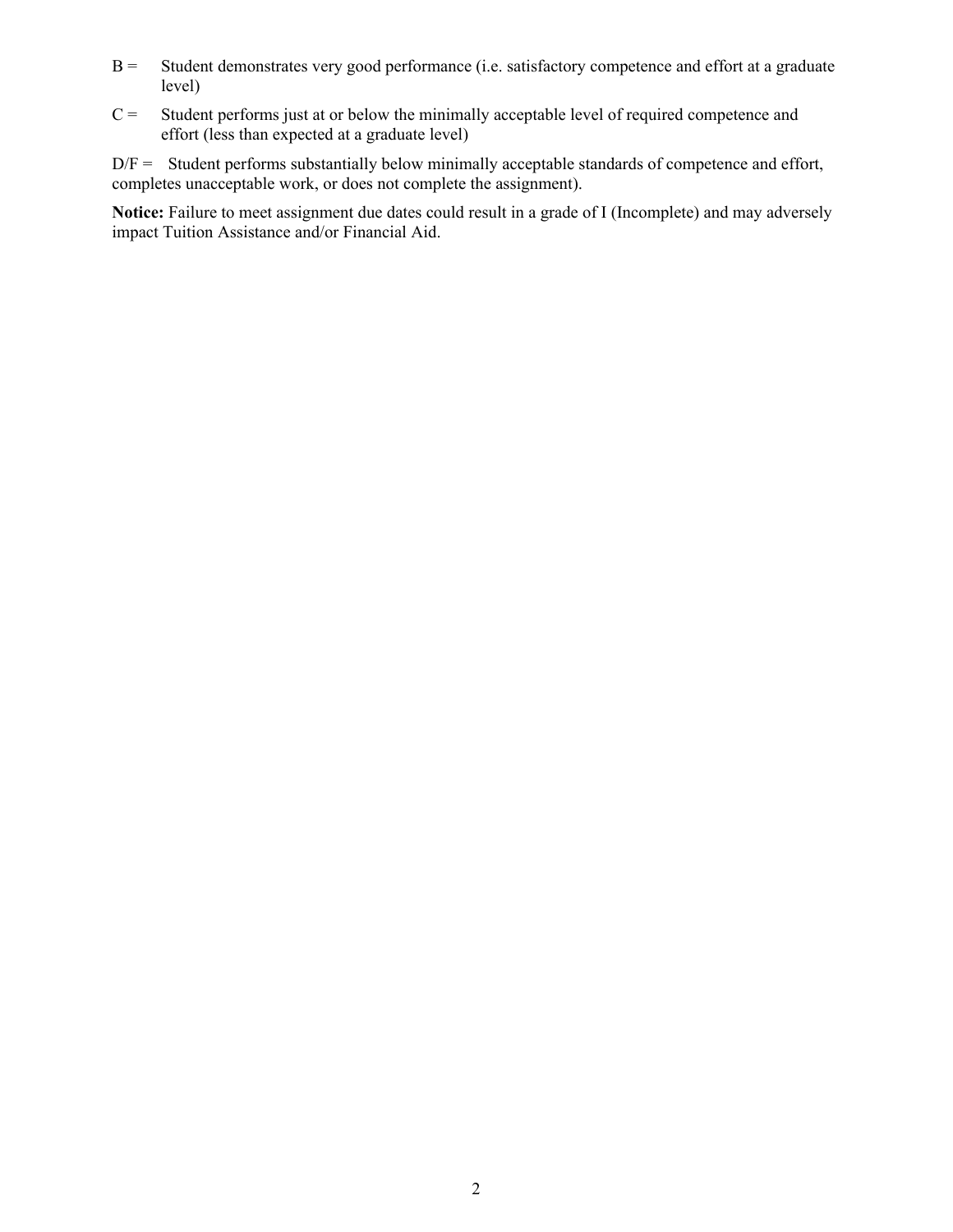#### **POLICIES AND NOTICES**

#### **Attendance/Grade Policy**

Attendance and participation in interaction, individual assignments, group exercises, simulations, role playing, etc. are valuable aspects of any course because much of the learning comes from discussions in class with other students. It is expected that you attend all classes and be on time except for excused emergencies.

Excused absences are given for professor mandated activities or legally required activities such as emergencies or military assignments. It is the policy of the University to excuse absences of students that result from religious observances and to provide without penalty for the rescheduling of examinations and additional required class work that may fall on religious holidays. Unavoidable personal emergencies, including (but not limited to) serious illness; delays in getting to class because of accidents, etc.; deaths and funerals, and hazardous road conditions will be excused.

If you are obtaining financial assistance (TA, STAP, FA, VA, Scholarship, etc.) to pay all or part of your tuition cost, you must follow your funding agency/institution's policy regarding "I" (Incomplete) grades unless the timeline is longer than what the University policy allows then you must adhere to the University policy. Students who receive Financial Aid must resolve/complete any "I" (Incomplete) grades by the end of the term or he/she may be placed on "financial aid probation." If the "I" grade is not resolved/completed by the end of the following term, the student's Financial Aid may be suspended make the student ineligible for further Financial Aid.

Students are responsible for meeting the guidelines of Tuition Assistance and Veterans Assistance. See the education counselor at your local education center for a complete description of your TA or VA requirements.

OU faculty will submit grades online through ONE not later than 30 days after the course end date. Course end dates are approximately one calendar month after the final seminar date on this syllabus and are provided on the official scheduling website for reference.

#### **Academic Integrity and Student Conduct**

Academic integrity means honesty and responsibility in scholarship. Academic assignments exist to help students learn; grades exist to show how fully this goal is attained. Therefore, all work and all grades should result from the student's own understanding and effort.

Academic misconduct is any act which improperly affects the evaluation of a student's academic performance or achievement. Misconduct occurs when the student either knows or reasonably should know that the act constitutes misconduct. Academic misconduct includes: cheating and using unauthorized materials on examinations and other assignments; improper collaboration, submitting the same assignment for different classes (self-plagiarism); fabrication, forgery, alteration of documents, lying, etc…in order to obtain an academic advantage; assisting others in academic misconduct; attempting to commit academic misconduct; destruction of property, hacking, etc…; intimidation and interference with integrity process; and plagiarism. All students should review the Student's Guide to Academic Integrity at [http://integrity.ou.edu/students\\_guide.html](http://integrity.ou.edu/students_guide.html)

Students and faculty each have responsibility for maintaining an appropriate learning environment. All students should review policies regarding student conduct at<http://studentconduct.ou.edu/>

#### **Accommodation Statement**

The University of Oklahoma is committed to making its activities as accessible as possible. For accommodations on the basis of disability, please contact your local OU Site Director.

#### **Adjustment for Pregnancy/Childbirth-Related Issues**

Should you need modifications or adjustments to your course requirements because of documented pregnancy-related or childbirth-related issues, please contact the professor as soon as possible to discuss. Generally, modifications will be made where medically necessary and similar in scope to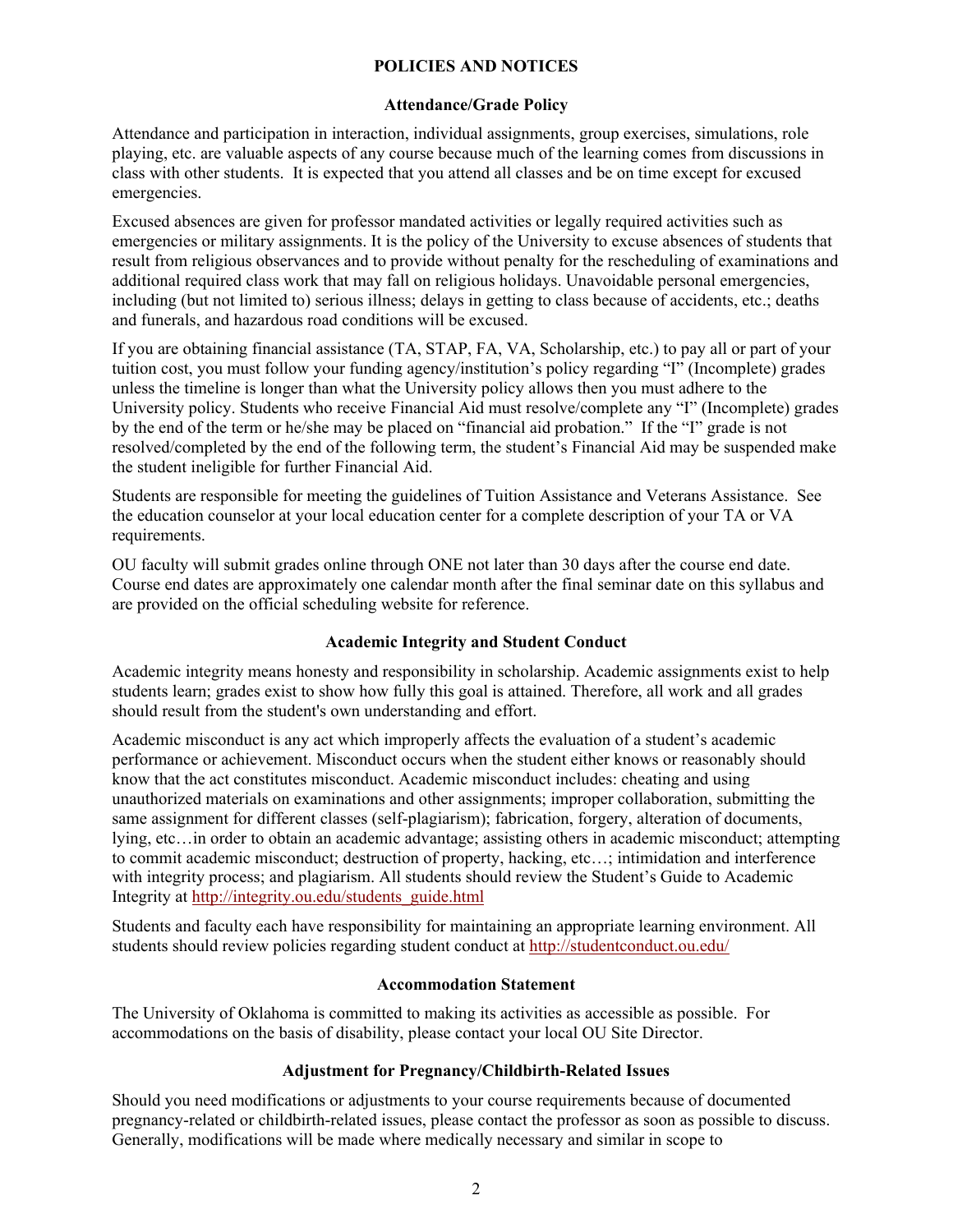#### **Title IX Resources**

For any concerns regarding gender-based discrimination, sexual harassment, sexual misconduct, stalking, or intimate partner violence, the University offers a variety of resources, including advocates on-call 24/7, counseling services, mutual no-contact orders, scheduling adjustments, and disciplinary sanctions against the perpetrator. Please contact the Sexual Misconduct Office at [smo@ou.edu](mailto:smo@ou.edu) or (405) 325-2215 (8-5), or the Sexual Assault Response Team at (405) 615 -0013 (24/7) to report an incident. To learn more about Title IX, please visit the Institutional Equity Office's website at<http://www.ou.edu/content/eoo.html>

#### **Course Policies**

Extended Campus (also and formerly known as Advanced Programs) policy is to order books in paperback if available. Courses, dates, and professors are subject to change. Please check with your OU Site Director. Students should retain a copy of any assignments that are e/mailed to the professor for the course. Neither duplicating services nor office supplies are provided.

Any and all course materials, syllabus, lessons, lectures, etc. are the property of professor teaching the course and the Board of Regents of the University of Oklahoma and are protected under applicable copyright.

For more information about OU Extended Campus, visit our website at:<http://www.goou.ou.edu/>